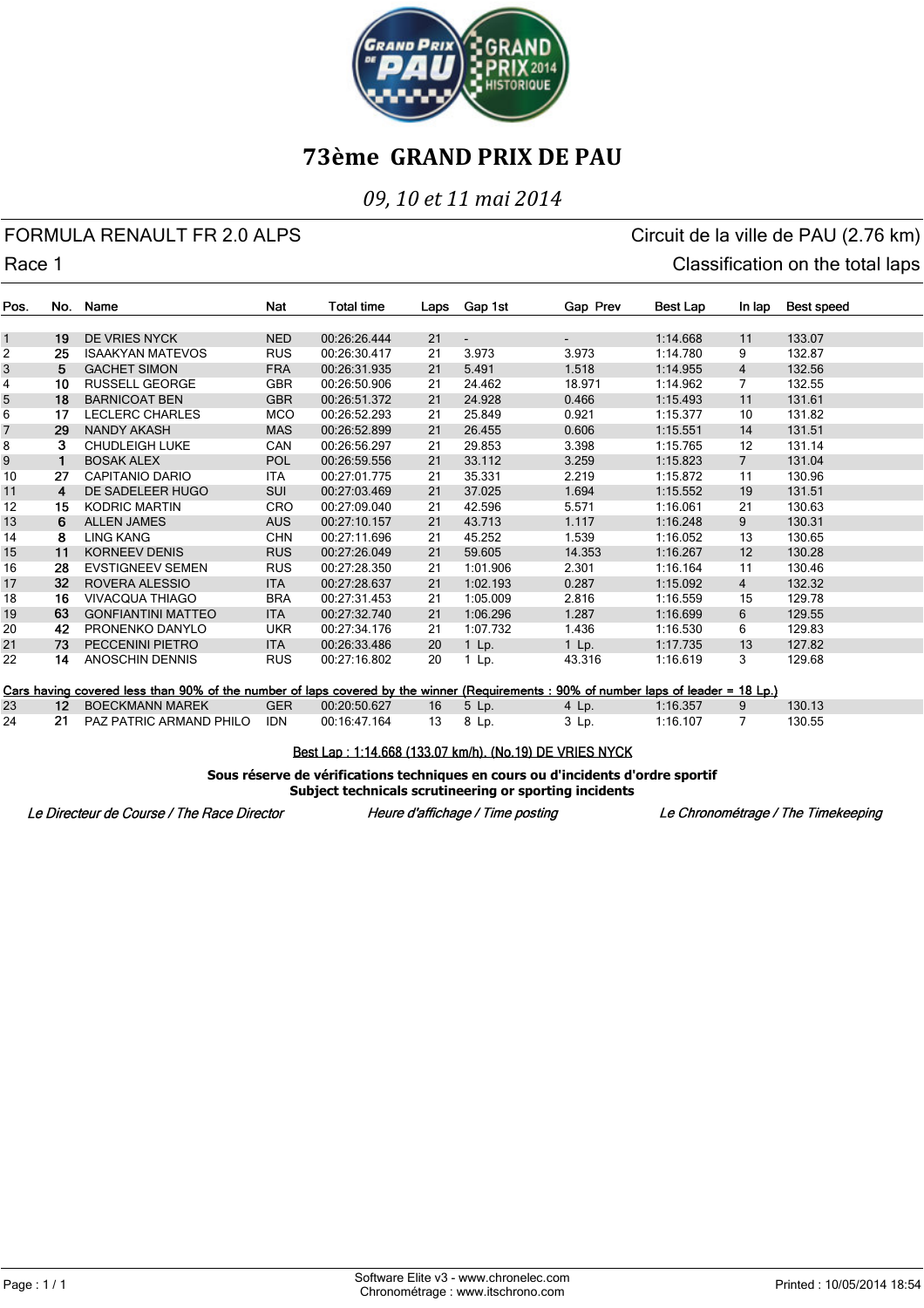

*09, 10 et 11 mai 2014*

|                  | FORMULA RENAULT FR 2.0 ALPS |    |     |    |    |     |    |    |    |    |    |    |                |    |    |    |    |    | Circuit de la ville de PAU (2.76 km) |       |    |     |    |     |  |           |
|------------------|-----------------------------|----|-----|----|----|-----|----|----|----|----|----|----|----------------|----|----|----|----|----|--------------------------------------|-------|----|-----|----|-----|--|-----------|
| Race 1           |                             |    |     |    |    |     |    |    |    |    |    |    |                |    |    |    |    |    |                                      |       |    |     |    |     |  | Lap chart |
| Start:           | 19                          | 25 | -32 | 5  | 10 | -17 | 18 | 3  | 1. | 21 | 29 | 27 | 4              | 15 | 6  | 8  | 14 | 12 | 16                                   | $-11$ | 42 | -28 | 73 | -63 |  |           |
| Lap <sub>0</sub> |                             |    |     |    |    |     |    |    |    |    |    |    |                |    |    |    |    |    |                                      |       |    |     |    |     |  |           |
| Lap 1            | 19                          | 25 | 32  | 5  | 10 | 18  | 17 | 3  | 21 | 29 |    | 27 | 15             | 4  | 6  | 8  | 11 | 14 | 28                                   | 12    | 16 | 42  | 63 | 73  |  |           |
| Lap <sub>2</sub> | 19                          | 25 | 32  | 5  | 10 | 18  | 17 | 3  | 21 | 29 |    | 27 | 15             | 4  | 6  | 8  | 11 | 14 | 28                                   | 12    | 16 | 42  | 63 | 73  |  |           |
| Lap <sub>3</sub> | 19                          | 25 | 32  | 5  | 10 | 18  | 17 | 3  | 21 | 29 |    | 27 | 15             | 4  | 6  | 8  | 11 | 14 | 28                                   | 12    | 16 | 42  | 63 | 73  |  |           |
| Lap 4            | 19                          | 25 | 32  | 5  | 10 | 18  | 17 | 3  | 29 | 21 |    | 27 | 15             | 4  | 6  | 8  | 11 | 14 | 28                                   | 12    | 16 | 42  | 63 | 73  |  |           |
| Lap 5            | 19                          | 25 | 5   | 10 | 18 | 17  | 3  | 29 | 21 |    | 27 | 15 | 4              | 6  | 8  | 11 | 14 | 28 | 12                                   | 16    | 42 | 63  | 32 | 73  |  |           |
| Lap <sub>6</sub> | 19                          | 25 | 5   | 10 | 18 | 17  | 3  | 29 | 21 |    | 27 | 15 | 4              | 6  | 8  | 11 | 14 | 28 | 12                                   | 16    | 42 | 63  | 32 | 73  |  |           |
| Lap 7            | 19                          | 25 | 5   | 10 | 18 | 17  | 3  | 29 | 21 |    | 27 | 15 | 4              | 6  | 8  | 28 | 12 | 11 | 16                                   | 42    | 63 | 32  | 73 | 14  |  |           |
| Lap 8            | 19                          | 25 | 5   | 10 | 18 | 17  | 3  | 29 | 21 |    | 27 | 15 | $\overline{4}$ | 6  | 8  | 28 | 12 | 11 | 16                                   | 42    | 63 | 32  | 73 | 14  |  |           |
| Lap 9            | 19                          | 25 | 5   | 10 | 18 | 17  | 3  | 29 | 21 |    | 27 | 15 | 4              | 6  | 8  | 28 | 12 | 11 | 16                                   | 42    | 32 | 63  | 73 | 14  |  |           |
| Lap 10           | 19                          | 25 | 5   | 10 | 18 | 17  | 3  | 29 | 21 |    | 27 | 15 | $\overline{4}$ | 6  | 8  | 28 | 12 | 11 | 16                                   | 32    | 42 | 63  | 73 | 14  |  |           |
| Lap 11           | 19                          | 25 | 5   | 10 | 18 | 17  | 3  | 29 | 21 |    | 27 | 15 | 4              | 6  | 8  | 28 | 12 | 11 | 16                                   | 32    | 42 | 63  | 73 | 14  |  |           |
| Lap 12           | 19                          | 25 | 5   | 10 | 18 | 17  | 3  | 29 | 21 |    | 27 | 15 | 4              | 6  | 8  | 28 | 12 | 11 | 16                                   | 32    | 42 | 63  | 73 | 14  |  |           |
| Lap 13           | 19                          | 25 | 5   | 10 | 18 | 17  | 3  | 29 | 21 |    | 27 | 15 | 4              | 6  | 8  | 28 | 12 | 11 | 16                                   | 32    | 42 | 63  | 73 | 14  |  |           |
| Lap 14           | 19                          | 25 | 5   | 10 | 18 | 17  | 3  | 29 |    | 27 | 15 | 4  | 6              | 8  | 28 | 12 | 11 | 32 | 16                                   | 42    | 63 | 73  | 14 |     |  |           |
| Lap 15           | 19                          | 25 | 5   | 10 | 18 | 17  | 3  | 29 |    | 27 | 15 | 4  | 6              | 8  | 28 | 12 | 11 | 32 | 16                                   | 42    | 63 | 73  | 14 |     |  |           |
| Lap 16           | 19                          | 25 | 5   | 10 | 18 | 17  | 3  | 29 |    | 27 | 4  | 15 | 6              | 8  | 28 | 12 | 11 | 16 | 32                                   | 42    | 63 | 73  | 14 |     |  |           |
| Lap 17           | 19                          | 25 | 5   | 10 | 18 | 17  | 29 | 3  |    | 27 | 4  | 15 | 6              | 8  | 11 | 28 | 16 | 32 | 42                                   | 63    | 73 | 14  |    |     |  |           |
| Lap 18           | 19                          | 25 | 5   | 10 | 18 | 17  | 29 | 3  |    | 27 | 4  | 15 | 6              | 8  | 11 | 28 | 16 | 32 | 42                                   | 63    | 73 | 14  |    |     |  |           |
| Lap 19           | 19                          | 25 | 5   | 10 | 18 | 17  | 29 | 3  |    | 27 | 4  | 15 | 6              | 8  | 11 | 28 | 32 | 16 | 63                                   | 42    | 73 | 14  |    |     |  |           |
| Lap 20           | 19                          | 25 | 5   | 10 | 18 | 17  | 29 | 3  |    | 27 | 4  | 15 | 6              | 8  | 11 | 28 | 32 | 16 | 63                                   | 42    | 73 | 14  |    |     |  |           |
| Lap 21           | 19                          | 25 | 5   | 10 | 18 | 17  | 29 | 3  |    | 27 | 4  | 15 | 6              | 8  | 11 | 28 | 32 | 16 | 63                                   | 42    |    |     |    |     |  |           |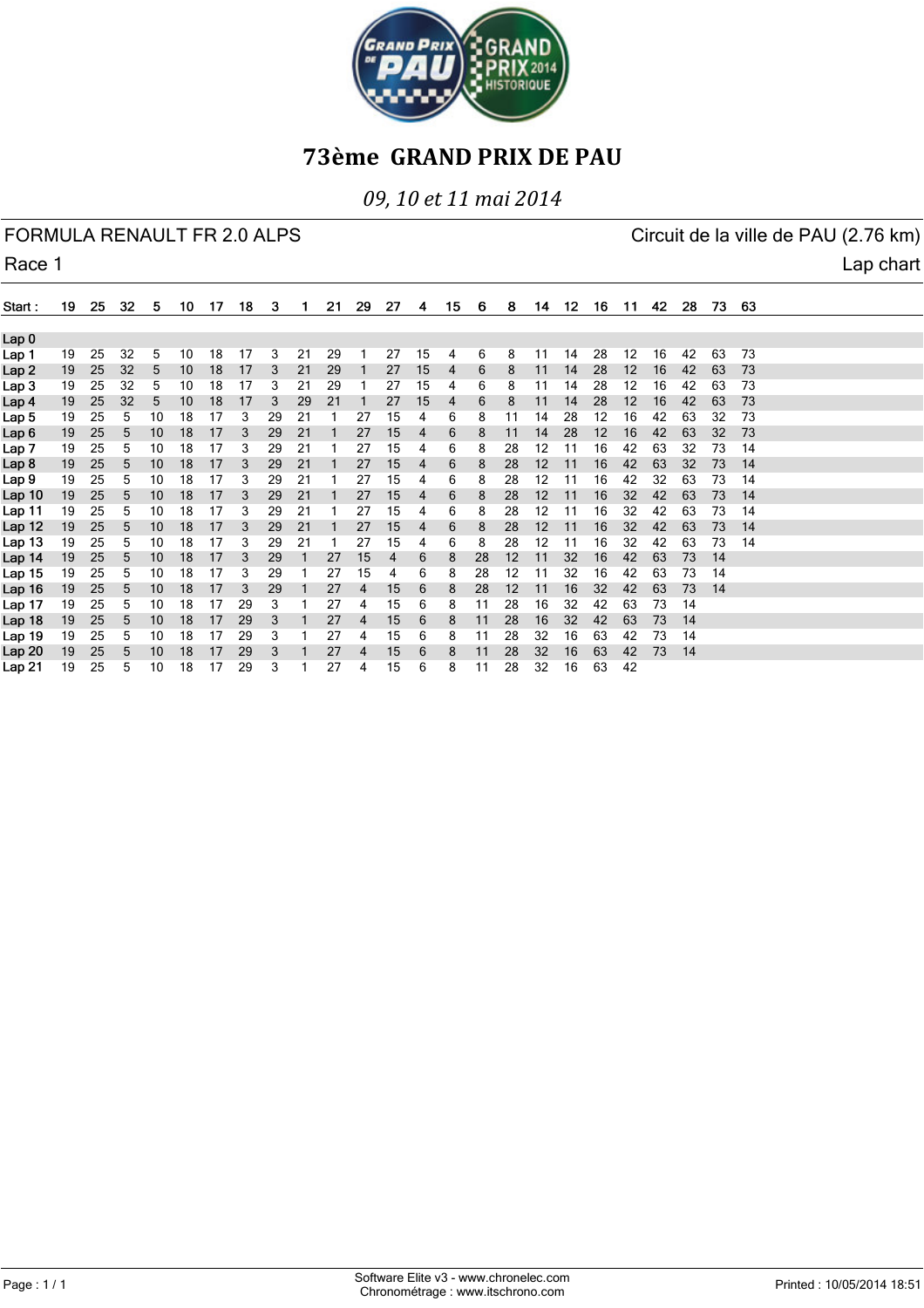

### *09, 10 et 11 mai 2014*

FORMULA RENAULT FR 2.0 ALPS CIRCUIT AND RESERVE CIRCUIT OF A CIRCUIT CHANGE OF A CIRCUIT OF A LOT OF A LOT OF A

Race 1 Lap by lap and the contract of the contract of the contract of the contract of the contract of the contract of the contract of the contract of the contract of the contract of the contract of the contract of the cont

| Laps Time |                                  | S1            | S2               | S3               | Last Lap                                                                                    | <b>Total time</b>      |                 | Laps Time                                        | S1     | S2               | S3     | Last Lap                               | <b>Total time</b>    |  |
|-----------|----------------------------------|---------------|------------------|------------------|---------------------------------------------------------------------------------------------|------------------------|-----------------|--------------------------------------------------|--------|------------------|--------|----------------------------------------|----------------------|--|
|           | No. 1, BOSAK ALEX, Pos. 9        |               |                  |                  |                                                                                             |                        |                 | 12 18:27:46 25.071                               |        | 35.050           |        | 15.886 1:16.007                        | 15:36.420            |  |
| -1        | $18:13:39 -$                     |               | 37.292           |                  | 16.161 1:29.554                                                                             | 1:29.554               | 13              | 18:29:03                                         | 25.008 | 35.524           |        | 15.964 1:16.496                        | 16:52.916            |  |
| 2         | 18:14:57 25.361                  |               | 35.946           |                  | 16.011 1:17.318                                                                             | 2:46.872               | 14              | 18:30:19                                         | 25.451 | 35.304           |        | 15.843 1:16.598                        | 18:09.514            |  |
| 3         | 18:16:14 25.339                  |               | 35.556           |                  | 15.993 1:16.888                                                                             | 4:03.760               | 15              | 18:31:36 25.361                                  |        | 35.745           |        | 15.906 1:17.012                        | 19:26.526            |  |
| 4         | 18:17:31                         | 26.118        | 35.354           |                  | 15.748 1:17.220                                                                             | 5:20.980               | 16              | 18:32:53 25.124                                  |        | 35.455           |        | 15.907 1:16.486                        | 20:43.012            |  |
| 5         | 18:18:49                         | 25.839        | 35.500           |                  | 16.293 1:17.632                                                                             | 6:38.612               | 17              | 18:34:09                                         | 25.286 | 34.623           |        | 15.870 1:15.779                        | 21:58.791            |  |
| 6         | 18:20:05 25.600                  |               | 34.871           |                  | 16.044 1:16.515                                                                             | 7:55.127               | 18              | 18:35:26                                         | 25.104 | 36.521           |        | 15.817 1:17.442                        | 23:16.233            |  |
| 7         | 18:21:21                         | 25.072        | 34.907           |                  | 15.844 1:15.823                                                                             | 9:10.950               | 19              | 18:36:42 24.953                                  |        | 34.692           |        | 15.907 1:15.552                        | 24:31.785            |  |
| 8         | 18:22:37                         | 25.013        | 34.973           | 15.839           | 1:15.825                                                                                    | 10:26.775              | 20              | 18:37:58 25.281                                  |        | 34.867           |        | 15.739 1:15.887                        | 25:47.672            |  |
| 9         | 18:23:53                         | 25.198        | 34.849           | 15.798           | 1:15.845                                                                                    | 11:42.620              | 21              | 18:39:13 24.766 35.207                           |        |                  |        | 15.824 1:15.797                        | 27:03.469            |  |
| 10        | 18:25:09 25.196                  |               | 35.332           |                  | 15.933 1:16.461                                                                             | 12:59.081              |                 |                                                  |        |                  |        |                                        |                      |  |
| 11        | 18:26:25 25.167                  |               | 35.167           |                  | 15.826 1:16.160                                                                             | 14:15.241              |                 | No. 5, GACHET SIMON, Pos. 3                      |        |                  |        |                                        |                      |  |
| 12        | 18:27:42 25.443<br>18:28:58      | 25.067        | 35.175<br>35.299 | 15.851<br>15.796 | 1:16.469                                                                                    | 15:31.710              | 1               | $18:13:35 -$                                     |        | 35.605           |        | 16.123 1:24.653                        | 1:24.653             |  |
| 13        | 18:30:15 25.397                  |               | 35.464           | 16.035           | 1:16.162<br>1:16.896                                                                        | 16:47.872<br>18:04.768 | 2<br>3          | 18:14:51 25.144<br>18:16:06 24.992               |        | 35.005<br>34.786 |        | 15.802 1:15.951<br>15.833 1:15.611     | 2:40.604<br>3:56.215 |  |
| 14<br>15  | 18:31:31                         | 24.882        | 35.041           |                  | 15.911 1:15.834                                                                             | 19:20.602              | 4               | 18:17:21                                         | 24.808 | 34.438           |        | 15.709 1:14.955                        | 5:11.170             |  |
| 16        | 18:32:47                         | 24.963        | 35.081           | 15.971           | 1:16.015                                                                                    | 20:36.617              | 5               | 18:18:36 24.875                                  |        | 34.537           |        | 15.808 1:15.220                        | 6:26.390             |  |
| 17        | 18:34:03 24.896                  |               | 35.606           | 15.921           | 1:16.423                                                                                    | 21:53.040              | 6               | 18:19:51 24.910                                  |        | 34.393           |        | 15.685 1:14.988                        | 7:41.378             |  |
| 18        | 18:35:21                         | 24.810 37.309 |                  |                  | 15.982 1:18.101                                                                             | 23:11.141              | 7               | 18:21:06 24.884                                  |        | 34.441           |        | 15.781 1:15.106                        | 8:56.484             |  |
| 19        | 18:36:37                         | 24.892        | 35.297           |                  | 15.935 1:16.124                                                                             | 24:27.265              | 8               | 18:22:22 24.870                                  |        | 34.567           |        | 15.725 1:15.162                        | 10:11.646            |  |
| 20        | 18:37:53                         | 25.099        | 35.229           | 15.806           | 1:16.134                                                                                    | 25:43.399              | 9               | 18:23:37 24.841                                  |        | 34.572           |        | 15.863 1:15.276                        | 11:26.922            |  |
| 21        | 18:39:09 24.962 35.334           |               |                  |                  | 15.861 1:16.157                                                                             | 26:59.556              | 10              | 18:24:52 24.889                                  |        | 34.623           |        | 15.858 1:15.370                        | 12:42.292            |  |
|           |                                  |               |                  |                  |                                                                                             |                        | 11              | 18:26:07 24.716                                  |        | 34.664           |        | 15.750 1:15.130                        | 13:57.422            |  |
|           | No. 3, CHUDLEIGH LUKE, Pos. 8    |               |                  |                  |                                                                                             |                        | 12 <sup>2</sup> | 18:27:23                                         | 24.959 | 34.672           |        | 15.782 1:15.413                        | 15:12.835            |  |
| -1        | $18:13:37 -$                     |               | 36.640           |                  | 16.096 1:27.241                                                                             | 1:27.241               | 13              | 18:28:38                                         | 24.891 | 34.629           |        | 15.722 1:15.242                        | 16:28.077            |  |
| 2         | 18:14:54 25.282                  |               | 35.407           |                  | 16.063 1:16.752                                                                             | 2:43.993               | 14              | 18:29:54 24.768                                  |        | 35.058           |        | 15.744 1:15.570                        | 17:43.647            |  |
| 3         | 18:16:10 25.283                  |               | 35.011           |                  | 15.882 1:16.176                                                                             | 4:00.169               | 15              | 18:31:09                                         | 24.906 | 34.554           |        | 15.791 1:15.251                        | 18:58.898            |  |
| 4         | 18:17:27 24.919                  |               | 35.532           | 16.134           | 1:16.585                                                                                    | 5:16.754               | 16              | 18:32:24                                         | 24.833 | 34.505           |        | 15.700 1:15.038                        | 20:13.936            |  |
| 5         | 18:18:43 25.207                  |               | 35.454           |                  | 15.970 1:16.631                                                                             | 6:33.385               | 17              | 18:33:39                                         | 24.815 | 34.609           |        | 15.701 1:15.125                        | 21:29.061            |  |
| 6         | 18:20:00 25.687                  |               | 35.228           | 16.075           | 1:16.990                                                                                    | 7:50.375               | 18              | 18:34:55                                         | 24.723 | 35.378           |        | 15.763 1:15.864                        | 22:44.925            |  |
| 7         | 18:21:17 25.165                  |               | 35.323           |                  | 16.346 1:16.834                                                                             | 9:07.209               | 19              | 18:36:10 24.850                                  |        | 34.904           |        | 15.807 1:15.561                        | 24:00.486            |  |
| 8         | 18:22:34                         | 25.750        | 35.180           | 15.845           | 1:16.775                                                                                    | 10:23.984              | 20              | 18:37:26 24.964                                  |        | 34.669           | 15.720 | 1:15.353                               | 25:15.839            |  |
| 9         | 18:23:50 25.177                  |               | 35.240           |                  | 15.831 1:16.248                                                                             | 11:40.232              | 21              | 18:38:42 24.762 35.516                           |        |                  |        | 15.818 1:16.096                        | 26:31.935            |  |
| 10        | 18:25:06 25.229                  |               | 34.905           |                  | 15.814 1:15.948                                                                             | 12:56.180              |                 |                                                  |        |                  |        |                                        |                      |  |
| 11        | 18:26:22 25.368                  |               | 35.173           |                  | 15.815 1:16.356                                                                             | 14:12.536              |                 | No. 6, ALLEN JAMES, Pos. 13                      |        |                  |        |                                        |                      |  |
| 12        | 18:27:38                         | 24.937        | 35.005           | 15.823           | 1:15.765                                                                                    | 15:28.301              | 1               | $18:13:43 -$                                     |        | 37.826           |        | 16.419 1:32.873                        | 1:32.873             |  |
| 13        | 18:28:54 25.039                  |               | 34.903           |                  | 15.920 1:15.862                                                                             | 16:44.163              | 2               | 18:15:00 25.374                                  |        | 35.819           |        | 16.094 1:17.287                        | 2:50.160             |  |
| 14        | 18:30:10 25.023                  |               | 34.887           | 15.908           | 1:15.818                                                                                    | 17:59.981              | 3               | 18:16:17 25.247                                  |        | 35.384           | 15.961 | 1:16.592                               | 4:06.752             |  |
| 15        | 18:31:26                         | 25.203        | 35.217           |                  | 16.019 1:16.439                                                                             | 19:16.420              | 4               | 18:17:34                                         | 25.471 | 35.628           |        | 16.021 1:17.120                        | 5:23.872             |  |
| 16        | 18:32:42 24.954 35.127           |               |                  |                  | 15.951 1:16.032                                                                             | 20:32.452              | 5               | 18:18:51 25.829                                  |        |                  |        | 35.292 15.946 1:17.067                 | 6:40.939             |  |
| 1/        |                                  |               |                  |                  | 18:33:59 24.958 35.431 16.152 1:16.541                                                      | 21:48.993<br>23:07.079 |                 | 18:20:08 25.312 35.698                           |        |                  |        | 16.065 1:17.075                        | 7:58.014<br>9:15.055 |  |
|           |                                  |               |                  |                  | 18 18:35:17 25.957 36.360 15.769 1:18.086<br>19  18:36:34  24.962  35.425  16.517  1:16.904 | 24:23.983              | 7<br>8          | 18:21:25 25.559 35.371<br>18:22:42 25.392 35.198 |        |                  |        | 16.111  1:17.041<br>16.145 1:16.735    | 10:31.790            |  |
|           |                                  |               |                  |                  | 20 18:37:50 24.970 35.235 15.930 1:16.135                                                   | 25:40.118              | 9               |                                                  |        |                  |        | 18:23:58 25.286 34.946 16.016 1:16.248 | 11:48.038            |  |
|           |                                  |               |                  |                  | 21 18:39:06 24.721 35.594 15.864 1:16.179                                                   | 26:56.297              |                 | 10 18:25:14 25.003                               |        | 35.219           |        | 16.211 1:16.433                        | 13:04.471            |  |
|           |                                  |               |                  |                  |                                                                                             |                        |                 | 11 18:26:31 25.003                               |        | 35.475           |        | 16.006 1:16.484                        | 14:20.955            |  |
|           | No. 4, DE SADELEER HUGO, Pos. 11 |               |                  |                  |                                                                                             |                        |                 | 12 18:27:47 25.218                               |        | 35.176           |        | 16.036 1:16.430                        | 15:37.385            |  |
| 1         | $18:13:42 -$                     |               |                  |                  | 37.970 16.229 1:31.836                                                                      | 1:31.836               |                 | 13 18:29:04 24.992 35.497 16.260 1:16.749        |        |                  |        |                                        | 16:54.134            |  |
|           |                                  |               |                  |                  | 2 18:14:59 25.589 35.474 16.135 1:17.198                                                    | 2:49.034               |                 | 14 18:30:21 25.254 35.632 16.136 1:17.022        |        |                  |        |                                        | 18:11.156            |  |
| 3         |                                  |               |                  |                  | 18:16:16 25.471 35.559 15.999 1:17.029                                                      | 4:06.063               |                 | 15 18:31:38 24.969 35.473                        |        |                  |        | 16.031 1:16.473                        | 19:27.629            |  |
| 4         |                                  |               |                  |                  | 16.171 1:17.361                                                                             | 5:23.424               |                 | 16 18:32:55 25.313                               |        | 36.091           |        | 16.057 1:17.461                        | 20:45.090            |  |
| 5         | 18:18:50 25.713 35.284           |               |                  |                  | 16.010 1:17.007                                                                             | 6:40.431               |                 | 17  18:34:12  25.345                             |        |                  |        | 35.230 16.088 1:16.663                 | 22:01.753            |  |
| 6         |                                  |               |                  |                  | 18:20:07 25.277 35.783 16.071 1:17.131                                                      | 7:57.562               |                 | 18 18:35:30 25.043 37.172 16.223 1:18.438        |        |                  |        |                                        | 23:20.191            |  |
| 7         | 18:21:24 25.405 35.403           |               |                  |                  | 16.063 1:16.871                                                                             | 9:14.433               |                 | 19 18:36:47 25.238                               |        | 35.416           |        | 16.084 1:16.738                        | 24:36.929            |  |
| 8         |                                  |               |                  |                  | 18:22:41 25.030 35.353 15.923 1:16.306                                                      | 10:30.739              |                 | 20 18:38:04 25.147 35.602 16.097 1:16.846        |        |                  |        |                                        | 25:53.775            |  |
| 9         |                                  |               |                  |                  | 18:23:57 25.384 34.984 16.243 1:16.611                                                      | 11:47.350              |                 | 21 18:39:20 25.169 35.168 16.045 1:16.382        |        |                  |        |                                        | 27:10.157            |  |
|           |                                  |               |                  |                  | 10 18:25:13 24.913 34.924 15.936 1:15.773                                                   | 13:03.123              |                 |                                                  |        |                  |        |                                        |                      |  |

11 18:26:30 25.047 36.356 15.887 1:17.290 14:20.413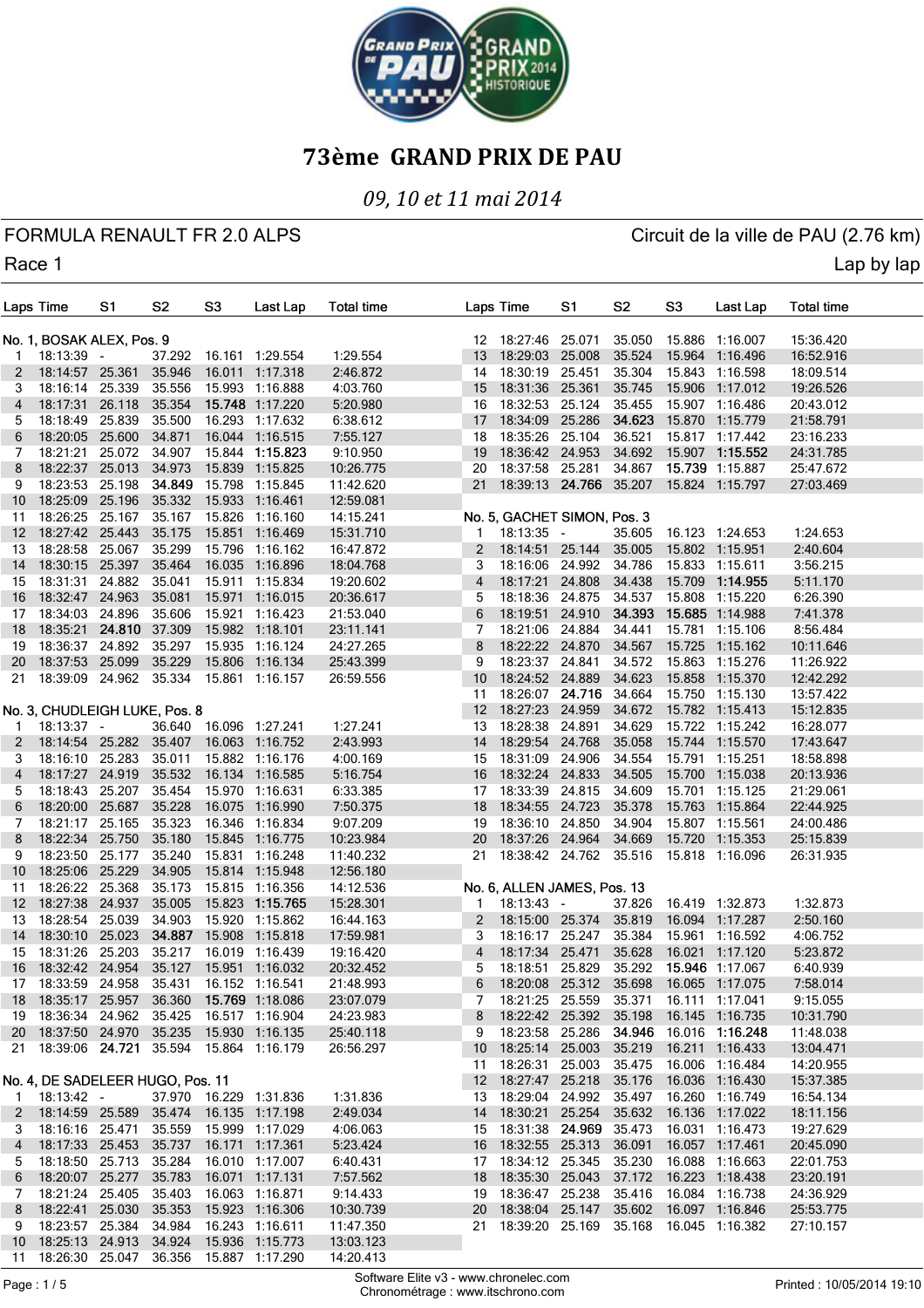

### *09, 10 et 11 mai 2014*

FORMULA RENAULT FR 2.0 ALPS CIRCUIT AND RESERVE CIRCUIT OF A CIRCUIT CHANGE OF A CIRCUIT OF A LOT OF A LOT OF A

Race 1 Lap by lap and the contract of the contract of the contract of the contract of the contract of the contract of the contract of the contract of the contract of the contract of the contract of the contract of the cont

|     | Laps Time                                      | S1     | S2     | S3     | Last Lap                                  | <b>Total time</b> | Laps Time                                 | S <sub>1</sub> | S2               | S3     | Last Lap                                  | <b>Total time</b>      |  |
|-----|------------------------------------------------|--------|--------|--------|-------------------------------------------|-------------------|-------------------------------------------|----------------|------------------|--------|-------------------------------------------|------------------------|--|
|     |                                                |        |        |        |                                           |                   | 18:22:52 25.709                           |                |                  |        |                                           |                        |  |
|     | No. 6, ALLEN JAMES, Pos. 13                    |        |        |        | 20 18:38:04 25.147 35.602 16.097 1:16.846 | 25:53.775         | 8<br>18:24:09<br>9                        | 25.593         | 36.261<br>35.549 |        | 16.311 1:18.281<br>16.208 1:17.350        | 10:41.916<br>11:59.266 |  |
|     | 21 18:39:20 25.169 35.168                      |        |        |        | 16.045 1:16.382                           | 27:10.157         | 18:25:27<br>10                            | 25.490         | 35.932           |        | 16.113 1:17.535                           | 13:16.801              |  |
|     |                                                |        |        |        |                                           |                   | 18:26:43 25.211<br>11                     |                | 35.447           |        | 16.058 1:16.716                           | 14:33.517              |  |
|     | No. 8, LING KANG, Pos. 14                      |        |        |        |                                           |                   | 18:28:00 25.081<br>12                     |                | 35.197           |        | 15.989 1:16.267                           | 15:49.784              |  |
| 1   | $18:13:43 -$                                   |        | 38.135 |        | 16.299 1:33.218                           | 1:33.218          | 18:29:16 25.100<br>13                     |                | 35.258           |        | 16.042 1:16.400                           | 17:06.184              |  |
| 2   | 18:15:01 25.479                                |        | 36.056 |        | 16.105 1:17.640                           | 2:50.858          | 18:30:33 25.106<br>14                     |                | 35.725           |        | 16.037 1:16.868                           | 18:23.052              |  |
| 3   | 18:16:17 25.168                                |        | 35.381 |        | 15.953 1:16.502                           | 4:07.360          | 18:31:49 25.077<br>15                     |                | 35.337           |        | 15.918 1:16.332                           | 19:39.384              |  |
| 4   | 18:17:34 25.274                                |        | 35.793 |        | 15.976 1:17.043                           | 5:24.403          | 18:33:06 25.301<br>16                     |                | 35.449           |        | 16.094 1:16.844                           | 20:56.228              |  |
| 5   | 18:18:52                                       | 25.736 | 35.544 |        | 16.018 1:17.298                           | 6:41.701          | 18:34:26<br>17                            | 24.977         | 36.990           |        | 17.410 1:19.377                           | 22:15.605              |  |
| 6   | 18:20:08 25.155                                |        | 35.592 |        | 15.935 1:16.682                           | 7:58.383          | 18:35:44 25.479<br>18                     |                | 36.425           |        | 16.176 1:18.080                           | 23:33.685              |  |
| 7   | 18:21:25 25.540                                |        | 35.503 |        | 15.876 1:16.919                           | 9:15.302          | 18:37:01 25.111<br>19                     |                | 35.985           |        | 16.112 1:17.208                           | 24:50.893              |  |
| 8   | 18:22:42 25.547                                |        | 35.522 |        | 15.829 1:16.898                           | 10:32.200         | 18:38:18<br>20                            | 25.238         | 36.214           |        | 16.151 1:17.603                           | 26:08.496              |  |
| 9   | 18:23:59 25.355                                |        | 35.443 |        | 16.018 1:16.816                           | 11:49.016         | 18:39:36 25.379<br>21                     |                | 36.044           |        | 16.130 1:17.553                           | 27:26.049              |  |
| 10  | 18:25:15 25.250                                |        | 35.221 |        | 16.000 1:16.471                           | 13:05.487         |                                           |                |                  |        |                                           |                        |  |
| 11  | 18:26:33 25.120                                |        | 35.090 |        | 16.945 1:17.155                           | 14:22.642         | No. 12, BOECKMANN MAREK, Pos. 23          |                |                  |        |                                           |                        |  |
| 12  | 18:27:49                                       | 25.201 | 35.184 |        | 16.012 1:16.397                           | 15:39.039         | $18:13:45 -$<br>1                         |                |                  |        | 38.634 15.967 1:35.471                    | 1:35.471               |  |
| 13  | 18:29:05 25.024                                |        | 34.995 |        | 16.033 1:16.052                           | 16:55.091         | 18:15:03 25.810<br>2                      |                | 36.080           | 15.896 | 1:17.786                                  | 2:53.257               |  |
|     | 18:30:22 25.044                                |        | 35.836 | 16.296 | 1:17.176                                  | 18:12.267         | 18:16:20 25.064                           |                | 35.948           |        | 15.696 1:16.708                           | 4:09.965               |  |
| 14  | 18:31:39                                       | 25.328 | 35.206 |        | 16.082 1:16.616                           | 19:28.883         | 3                                         |                | 35.917           |        | 16.125 1:17.298                           |                        |  |
| 15  | 18:32:56 25.208                                |        | 35.502 | 16.064 | 1:16.774                                  |                   | 18:17:37 25.256<br>4<br>18:18:54          | 25.443         | 35.796           |        | 15.777 1:17.016                           | 5:27.263               |  |
| 16  |                                                |        |        |        |                                           | 20:45.657         | 5<br>18:20:12 25.417                      |                |                  |        | 15.950 1:17.846                           | 6:44.279               |  |
| 17  | 18:34:12 25.291                                |        | 35.262 |        | 15.991 1:16.544                           | 22:02.201         | 6                                         |                | 36.479           |        |                                           | 8:02.125               |  |
| 18  | 18:35:30 25.289                                |        | 36.994 |        | 15.968 1:18.251                           | 23:20.452         | 18:21:31<br>7<br>18:22:48 25.364          | 26.333         | 36.773<br>35.870 |        | 16.089 1:19.195<br>15.976 1:17.210        | 9:21.320               |  |
| 19  | 18:36:47                                       | 25.457 | 35.509 |        | 15.983 1:16.949                           | 24:37.401         | 8                                         |                |                  |        |                                           | 10:38.530              |  |
| 20  | 18:38:05 25.304                                |        | 35.703 |        | 16.187 1:17.194                           | 25:54.595         | 18:24:05 25.135<br>9                      |                | 35.423           | 15.799 | 1:16.357                                  | 11:54.887              |  |
| 21  | 18:39:22 25.259 35.676                         |        |        |        | 16.166 1:17.101                           | 27:11.696         | 18:25:22 25.269<br>10                     |                | 35.539           |        | 15.908 1:16.716                           | 13:11.603              |  |
|     |                                                |        |        |        |                                           |                   | 18:26:38 24.975<br>11                     |                | 35.488           |        | 16.013 1:16.476                           | 14:28.079              |  |
|     | No. 10, RUSSELL GEORGE, Pos. 4                 |        |        |        |                                           |                   | 12 18:27:54 24.940                        |                | 35.608           |        | 15.924 1:16.472                           | 15:44.551              |  |
| -1  | $18:13:35 -$                                   |        |        |        | 36.194 15.891 1:25.271                    | 1:25.271          | 18:29:11<br>13                            | 25.298         | 35.426           |        | 15.900 1:16.624                           | 17:01.175              |  |
| 2   | 18:14:52 25.461                                |        | 35.205 |        | 15.749 1:16.415                           | 2:41.686          | 18:30:28<br>14                            | 25.001         | 35.737           |        | 15.816 1:16.554                           | 18:17.729              |  |
| 3   | 18:16:07 24.952 34.938<br>18:17:23 24.891      |        |        |        | 15.758 1:15.648                           | 3:57.334          | 18:31:44 25.187<br>15                     |                | 35.366           |        | 15.912 1:16.465                           | 19:34.194              |  |
| 4   |                                                |        | 34.950 |        | 15.717 1:15.558                           | 5:12.892          | 18:33:01<br>16                            | 25.067         | 35.549           |        | 15.817 1:16.433                           | 20:50.627              |  |
| 5   | 18:18:38 24.818                                |        | 34.968 |        | 15.679 1:15.465                           | 6:28.357          | $17 -$                                    | 25.310 -       |                  |        |                                           |                        |  |
| 6   | 18:19:53 24.960                                |        | 34.425 |        | 15.822 1:15.207<br>15.772 1:14.962        | 7:43.564          |                                           |                |                  |        |                                           |                        |  |
| 7   | 18:21:08 24.736 34.454                         |        | 34.776 |        |                                           | 8:58.526          | No. 14, ANOSCHIN DENNIS, Pos. 22          |                |                  |        |                                           |                        |  |
| 8   | 18:22:24 24.776                                |        | 35.037 |        | 15.884 1:15.436                           | 10:13.962         | $18:13:44 -$<br>1                         |                | 35.986           |        | 38.119 16.356 1:34.462<br>16.351 1:17.802 | 1:34.462               |  |
| 9   | 18:23:40 24.932                                |        |        |        | 15.992 1:15.961                           | 11:29.923         | 18:15:02 25.465<br>2                      |                |                  |        |                                           | 2:52.264               |  |
| 10  | 18:24:56 25.100                                |        | 34.797 |        | 15.893 1:15.790                           | 12:45.713         | 18:16:19 25.243<br>3                      |                | 35.281           |        | 16.095 1:16.619                           | 4:08.883               |  |
| 11  | 18:26:12 24.985                                |        | 35.049 |        | 16.115 1:16.149                           | 14:01.862         | 18:17:36<br>4                             | 25.387         | 35.730           |        | 16.042 1:17.159                           | 5:26.042               |  |
|     | 12 18:27:28 25.563 34.929                      |        |        |        | 16.000 1:16.492                           | 15:18.354         | 18:18:53 25.563<br>5                      |                | 35.671           |        | 16.159 1:17.393                           | 6:43.435               |  |
| 13  |                                                |        |        |        | 18:28:46 26.279 35.470 16.044 1:17.793    | 16:36.147         | b                                         |                |                  |        | 18:20:10 25.460 35.554 15.822 1:16.836    | 8:00.271               |  |
|     | 14 18:30:04 26.012 35.704 16.022 1:17.738      |        |        |        |                                           | 17:53.885         | 7                                         |                |                  |        | 18:21:54 50.134 37.380 16.311 1:43.825    | 9:44.096               |  |
|     | 15 18:31:21 25.519 35.527 15.907 1:16.953      |        |        |        |                                           | 19:10.838         | 18:23:13 26.490<br>8                      |                | 36.358           |        | 16.132 1:18.980                           | 11:03.076              |  |
|     |                                                |        |        |        | 16 18:32:37 25.435 35.199 15.935 1:16.569 | 20:27.407         | 18:24:31 25.830<br>9                      |                | 35.953           |        | 16.106 1:17.889                           | 12:20.965              |  |
|     | 17  18:33:54  25.265  35.326  15.850  1:16.441 |        |        |        |                                           | 21:43.848         | 10 18:25:49 25.759                        |                | 36.228           |        | 15.968 1:17.955                           | 13:38.920              |  |
|     | 18 18:35:10 25.157 35.562 15.976 1:16.695      |        |        |        |                                           | 23:00.543         | 11 18:27:06 25.674 35.585                 |                |                  |        | 15.886 1:17.145                           | 14:56.065              |  |
|     | 19  18:36:28  26.161  35.456  15.903  1:17.520 |        |        |        |                                           | 24:18.063         | 12 18:28:23 25.167 35.430                 |                |                  |        | 16.034 1:16.631                           | 16:12.696              |  |
|     | 20 18:37:45 25.453 35.846 15.818 1:17.117      |        |        |        |                                           | 25:35.180         | 13 18:30:06 25.284                        |                |                  |        | 1:02.30 16.155 1:43.744                   | 17:56.440              |  |
| 21. |                                                |        |        |        | 18:39:01 24.947 34.918 15.861 1:15.726    | 26:50.906         | 14 18:31:23 25.446 35.549 15.864 1:16.859 |                |                  |        |                                           | 19:13.299              |  |
|     |                                                |        |        |        |                                           |                   | 15 18:32:44 25.582 38.887                 |                |                  |        | 16.530 1:20.999                           | 20:34.298              |  |
|     | No. 11, KORNEEV DENIS, Pos. 15                 |        |        |        |                                           |                   | 16 18:34:06 25.615                        |                | 40.323           |        | 16.312 1:22.250                           | 21:56.548              |  |
| 1   | $18:13:44$ -                                   |        |        |        | 38.221 16.246 1:34.098                    | 1:34.098          | 17 18:35:31 28.139 37.689 19.140 1:24.968 |                |                  |        |                                           | 23:21.516              |  |
| 2   | 18:15:02  25.593  35.951  16.184  1:17.728     |        |        |        |                                           | 2:51.826          | 18 18:36:51 27.172 36.223                 |                |                  |        | 15.951 1:19.346                           | 24:40.862              |  |
| 3   |                                                |        |        |        | 18:16:19 25.224 35.506 16.037 1:16.767    | 4:08.593          | 19  18:38:08  25.425  35.908              |                |                  |        | 15.972 1:17.305                           | 25:58.167              |  |
| 4   |                                                |        |        |        | 18:17:36 25.291 35.811 16.004 1:17.106    | 5:25.699          | 20 18:39:27 25.727 36.577 16.331 1:18.635 |                |                  |        |                                           | 27:16.802              |  |
| 5   | 18:18:53 25.516 35.873 16.044 1:17.433         |        |        |        |                                           | 6:43.132          |                                           |                |                  |        |                                           |                        |  |
| 6   |                                                |        |        |        | 18:20:10 25.395 35.567 16.042 1:17.004    | 8:00.136          |                                           |                |                  |        |                                           |                        |  |
| 7   |                                                |        |        |        | 18:21:34 28.083 38.795 16.621 1:23.499    | 9:23.635          |                                           |                |                  |        |                                           |                        |  |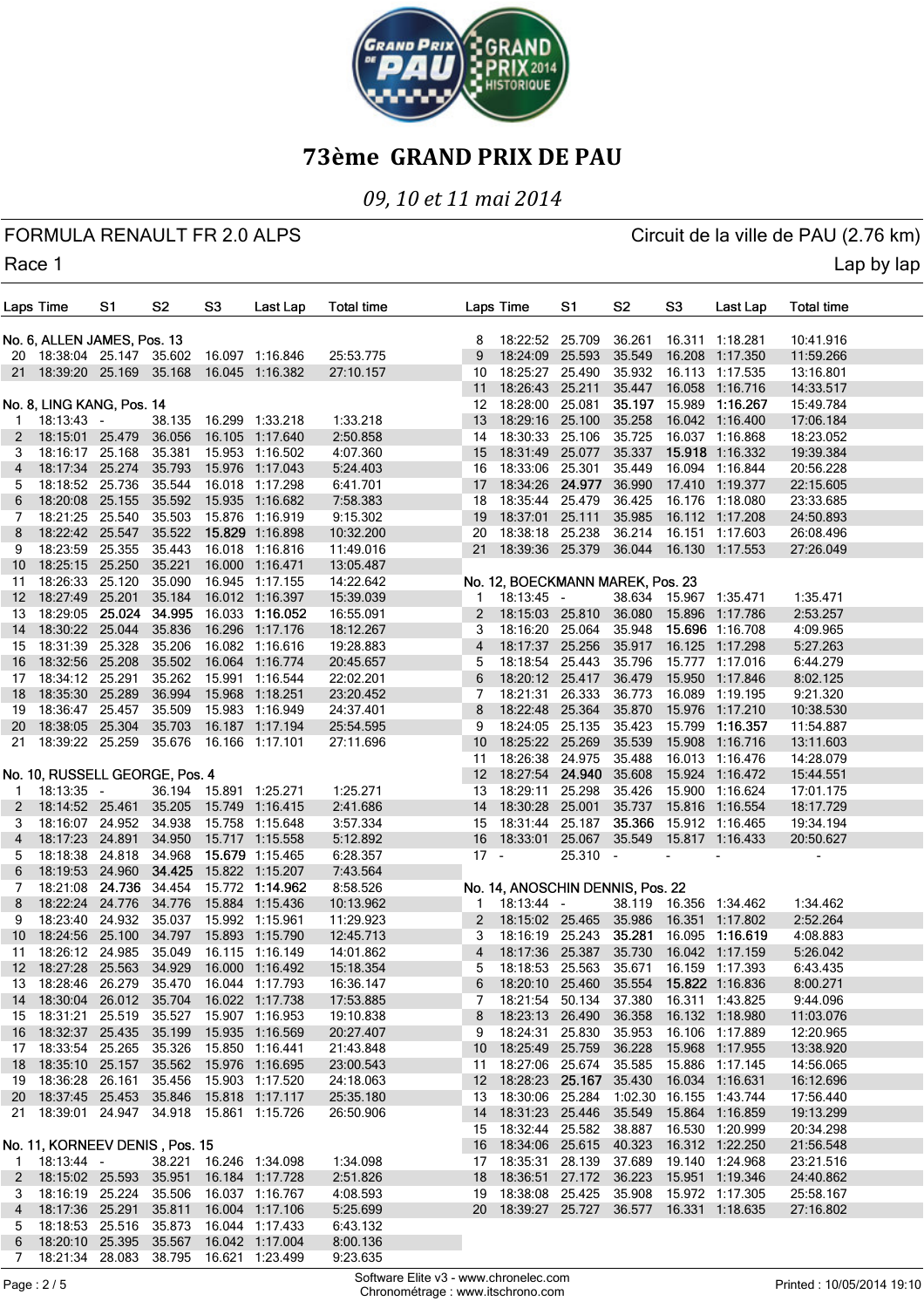

# *09, 10 et 11 mai 2014*

FORMULA RENAULT FR 2.0 ALPS CIRCUIT AND RESERVE CIRCUIT OF A CIRCUIT CHANGE OF A CIRCUIT OF A LOT OF A LOT OF A

Race 1 Lap by lap and the contract of the contract of the contract of the contract of the contract of the contract of the contract of the contract of the contract of the contract of the contract of the contract of the cont

|    | Laps Time                                      | S1     | S <sub>2</sub> | S <sub>3</sub> | Last Lap                               | Total time |                       | Laps Time                                      | S1     | S <sub>2</sub> | S <sub>3</sub> | Last Lap                               | <b>Total time</b> |  |
|----|------------------------------------------------|--------|----------------|----------------|----------------------------------------|------------|-----------------------|------------------------------------------------|--------|----------------|----------------|----------------------------------------|-------------------|--|
|    | No. 14, ANOSCHIN DENNIS, Pos. 22               |        |                |                |                                        |            | 9                     | 18:23:43 24.898                                |        | 34.905         |                | 15.857 1:15.660                        | 11:32.906         |  |
|    | 20 18:39:27 25.727 36.577 16.331 1:18.635      |        |                |                |                                        | 27:16.802  | 10 <sup>10</sup>      | 18:24:58 25.043                                |        | 34.550         |                | 15.784 1:15.377                        | 12:48.283         |  |
|    |                                                |        |                |                |                                        |            | 11                    | 18:26:14 25.131                                |        | 34.548         |                | 15.750 1:15.429                        | 14:03.712         |  |
|    | No. 15, KODRIC MARTIN, Pos. 12                 |        |                |                |                                        |            | 12 <sup>12</sup>      | 18:27:29                                       | 25.096 | 34.732         |                | 15.781 1:15.609                        | 15:19.321         |  |
|    |                                                |        |                |                |                                        |            |                       |                                                |        |                |                |                                        |                   |  |
| 1  | $18:13:41 -$                                   |        |                |                | 38.019 16.054 1:30.953                 | 1:30.953   | 13                    | 18:28:47 26.010                                |        | 35.718         |                | 15.811 1:17.539                        | 16:36.860         |  |
| 2  | 18:14:58 25.632 35.698                         |        |                |                | 15.857 1:17.187                        | 2:48.140   | 14                    | 18:30:04                                       | 25.870 | 35.911         |                | 15.898 1:17.679                        | 17:54.539         |  |
| 3  | 18:16:15 25.531                                |        | 35.449         |                | 15.801 1:16.781                        | 4:04.921   | 15                    | 18:31:21                                       | 25.516 | 35.687         |                | 15.790 1:16.993                        | 19:11.532         |  |
| 4  | 18:17:33 25.743                                |        | 35.975         |                | 15.992 1:17.710                        | 5:22.631   | 16                    | 18:32:38                                       | 25.468 | 35.360         |                | 15.774 1:16.602                        | 20:28.134         |  |
| 5  | 18:18:50 25.744                                |        | 35.550         |                | 15.897 1:17.191                        | 6:39.822   | 17                    | 18:33:54 25.218                                |        | 35.383         |                | 15.746 1:16.347                        | 21:44.481         |  |
| 6  | 18:20:07 25.488                                |        | 35.657         |                | 15.916 1:17.061                        | 7:56.883   | 18                    | 18:35:11                                       | 25.308 | 35.825         |                | 15.822 1:16.955                        | 23:01.436         |  |
| 7  | 18:21:24 25.698                                |        | 35.289         |                | 15.905 1:16.892                        | 9:13.775   | 19                    | 18:36:29                                       | 25.643 | 36.002         |                | 16.061 1:17.706                        | 24:19.142         |  |
| 8  | 18:22:40 25.447                                |        | 34.905         |                | 15.919 1:16.271                        | 10:30.046  | 20                    | 18:37:46 25.199                                |        | 35.830         |                | 16.329 1:17.358                        | 25:36.500         |  |
| 9  | 18:23:56 25.077 35.222                         |        |                |                | 15.798 1:16.097                        | 11:46.143  | 21                    | 18:39:02 25.024                                |        | 34.725         |                | 16.044 1:15.793                        | 26:52.293         |  |
| 10 | 18:25:12 25.252                                |        | 35.094         | 15.896         | 1:16.242                               | 13:02.385  |                       |                                                |        |                |                |                                        |                   |  |
| 11 | 18:26:29 25.486                                |        | 35.726         |                | 15.944 1:17.156                        | 14:19.541  |                       | No. 18, BARNICOAT BEN, Pos. 5                  |        |                |                |                                        |                   |  |
| 12 | 18:27:46 25.038                                |        | 35.290         | 15.836         | 1:16.164                               | 15:35.705  | 1.                    | $18:13:36 -$                                   |        |                |                | 36.366 15.930 1:25.893                 | 1:25.893          |  |
| 13 | 18:29:02 25.349                                |        | 35.430         |                | 15.953 1:16.732                        | 16:52.437  | $\mathbf{2}^{\prime}$ | 18:14:52 25.529                                |        | 35.096         |                | 15.830 1:16.455                        | 2:42.348          |  |
| 14 | 18:30:19 25.512                                |        | 35.162         | 15.878         | 1:16.552                               | 18:08.989  | 3                     | 18:16:08 25.176                                |        | 35.102         |                | 15.822 1:16.100                        | 3:58.448          |  |
| 15 | 18:31:36 25.407                                |        | 35.778         |                | 16.020 1:17.205                        | 19:26.194  | 4                     | 18:17:24                                       | 25.115 | 34.946         |                | 15.836 1:15.897                        | 5:14.345          |  |
| 16 | 18:32:54 26.427                                |        | 35.935         |                | 15.917 1:18.279                        | 20:44.473  | 5                     | 18:18:40 25.030                                |        | 34.730         |                | 15.928 1:15.688                        | 6:30.033          |  |
| 17 | 18:34:11                                       | 25.199 | 35.524         |                | 15.980 1:16.703                        | 22:01.176  | 6                     | 18:19:56                                       | 25.069 | 34.565         |                | 15.973 1:15.607                        | 7:45.640          |  |
| 18 | 18:35:30 24.814                                |        | 37.526         |                | 16.118 1:18.458                        | 23:19.634  | 7                     | 18:21:11                                       | 25.008 | 34.721         |                | 15.800 1:15.529                        | 9:01.169          |  |
| 19 | 18:36:46 25.131                                |        | 35.591         |                | 16.038 1:16.760                        | 24:36.394  | 8                     | 18:22:27                                       | 24.985 | 34.757         |                | 15.772 1:15.514                        | 10:16.683         |  |
| 20 | 18:38:03 25.045 35.591                         |        |                |                | 15.949 1:16.585                        | 25:52.979  | 9                     | 18:23:42 24.762                                |        | 34.949         |                | 15.805 1:15.516                        | 11:32.199         |  |
| 21 | 18:39:19 25.071 35.129                         |        |                |                | 15.861 1:16.061                        | 27:09.040  | 10 <sup>°</sup>       | 18:24:58                                       | 24.803 | 34.941         |                | 15.832 1:15.576                        | 12:47.775         |  |
|    |                                                |        |                |                |                                        |            | 11                    | 18:26:13 24.874                                |        | 34.797         |                | 15.822 1:15.493                        | 14:03.268         |  |
|    | No. 16, VIVACQUA THIAGO, Pos. 18               |        |                |                |                                        |            | 12 <sup>2</sup>       | 18:27:29                                       | 25.079 | 34.824         |                | 15.844 1:15.747                        | 15:19.015         |  |
|    |                                                |        |                |                | 38.537 16.293 1:36.250                 |            |                       | 18:28:46                                       |        |                |                |                                        |                   |  |
| -1 | $18:13:46 -$                                   |        |                |                |                                        | 1:36.250   | 13                    |                                                | 25.878 | 35.718         |                | 15.840 1:17.436                        | 16:36.451         |  |
| 2  | 18:15:04 25.630                                |        | 36.004         |                | 16.077 1:17.711                        | 2:53.961   | 14                    | 18:30:04                                       | 26.094 | 35.778         |                | 15.885 1:17.757                        | 17:54.208         |  |
| 3  | 18:16:21                                       | 25.302 | 35.531         |                | 15.961 1:16.794                        | 4:10.755   | 15                    | 18:31:21                                       | 25.512 | 35.691         |                | 15.800 1:17.003                        | 19:11.211         |  |
| 4  | 18:17:38 25.361                                |        | 35.793         |                | 16.074 1:17.228                        | 5:27.983   | 16                    | 18:32:38                                       | 25.339 | 35.416         |                | 15.749 1:16.504                        | 20:27.715         |  |
| 5  | 18:18:55 25.382                                |        | 35.825         |                | 15.962 1:17.169                        | 6:45.152   | 17                    | 18:33:54                                       | 25.431 | 35.255         |                | 15.865 1:16.551                        | 21:44.266         |  |
| 6  | 18:20:13 25.377                                |        | 35.982         |                | 16.111 1:17.470                        | 8:02.622   | 18                    | 18:35:11                                       | 25.203 | 35.723         |                | 15.764 1:16.690                        | 23:00.956         |  |
| 7  | 18:21:34 26.311                                |        | 38.330         |                | 16.539 1:21.180                        | 9:23.802   | 19                    | 18:36:28                                       | 25.898 | 35.832         |                | 15.782 1:17.512                        | 24:18.468         |  |
| 8  | 18:22:52 26.206                                |        | 35.831         |                | 16.227 1:18.264                        | 10:42.066  | 20                    | 18:37:46 25.299                                |        | 36.051         |                | 15.977 1:17.327                        | 25:35.795         |  |
| 9  | 18:24:10 25.841                                |        | 35.601         |                | 16.072 1:17.514                        | 11:59.580  | 21                    | 18:39:01 24.866                                |        | 34.931         |                | 15.780 1:15.577                        | 26:51.372         |  |
| 10 | 18:25:27 25.496                                |        | 36.025         |                | 16.083 1:17.604                        | 13:17.184  |                       |                                                |        |                |                |                                        |                   |  |
| 11 | 18:26:44 25.636                                |        | 35.550         |                | 16.166 1:17.352                        | 14:34.536  |                       | No. 19, DE VRIES NYCK, Pos. 1                  |        |                |                |                                        |                   |  |
| 12 | 18:28:02 25.546                                |        | 35.604         |                | 15.978 1:17.128                        | 15:51.664  | 1.                    | 18:13:32 -                                     |        |                |                | 35.039 16.058 1:22.139                 | 1:22.139          |  |
| 13 | 18:29:18 25.176 35.411                         |        |                |                | 16.028 1:16.615                        | 17:08.279  |                       | 2 18:14:48 25.183 34.767 15.727 1:15.677       |        |                |                |                                        | 2:37.816          |  |
|    | 14 18:30:36 26.370 35.681 16.128 1:18.179      |        |                |                |                                        | 18:26.458  | 3                     |                                                |        |                |                | 18:16:03 25.222 34.453 15.930 1:15.605 | 3:53.421          |  |
|    | 15 18:31:53 25.204 35.286 16.069 1:16.559      |        |                |                |                                        | 19:43.017  | 4                     | 18:17:19 24.961                                |        | 34.533         |                | 15.861 1:15.355                        | 5:08.776          |  |
|    | 16 18:33:11 25.601 36.590 16.147 1:18.338      |        |                |                |                                        | 21:01.355  | 5                     | 18:18:34 24.781                                |        |                |                | 34.442 15.658 1:14.881                 | 6:23.657          |  |
|    | 17 18:34:33 25.501 37.832 18.019 1:21.352      |        |                |                |                                        | 22:22.707  | 6                     | 18:19:49 24.848 34.525                         |        |                |                | 15.696 1:15.069                        | 7:38.726          |  |
|    | 18 18:35:50 25.345 35.614 15.933 1:16.892      |        |                |                |                                        | 23:39.599  | 7                     | 18:21:03 24.777                                |        | 34.333         |                | 15.705 1:14.815                        | 8:53.541          |  |
|    | 19  18:37:08  26.150  36.116  16.022  1:18.288 |        |                |                |                                        | 24:57.887  | 8                     | 18:22:19 24.860                                |        |                |                | 34.443 15.718 1:15.021                 | 10:08.562         |  |
|    | 20 18:38:25 25.494 35.477                      |        |                |                | 15.925 1:16.896                        | 26:14.783  | 9                     |                                                |        |                |                | 18:23:33 24.788 34.292 15.655 1:14.735 | 11:23.297         |  |
| 21 | 18:39:41 25.119 35.594                         |        |                |                | 15.957 1:16.670                        | 27:31.453  |                       | 10 18:24:49 25.038 34.672 15.667 1:15.377      |        |                |                |                                        | 12:38.674         |  |
|    |                                                |        |                |                |                                        |            |                       |                                                |        |                |                |                                        |                   |  |
|    |                                                |        |                |                |                                        |            | 11                    | 18:26:03 24.766                                |        |                |                | 34.238 15.664 1:14.668                 | 13:53.342         |  |
|    | No. 17, LECLERC CHARLES, Pos. 6                |        |                |                |                                        |            |                       | 12 18:27:18 24.688 34.624 15.711 1:15.023      |        |                |                |                                        | 15:08.365         |  |
| 1  | 18:13:36 -                                     |        |                |                | 36.371 16.042 1:26.475                 | 1:26.475   |                       | 13 18:28:34 25.118                             |        |                |                | 34.455 15.676 1:15.249                 | 16:23.614         |  |
| 2  |                                                |        |                |                | 18:14:53 25.306 35.311 16.059 1:16.676 | 2:43.151   |                       | 14 18:29:49 24.820                             |        |                |                | 34.734 15.769 1:15.323                 | 17:38.937         |  |
| 3  |                                                |        |                |                | 18:16:09 25.361 34.863 15.864 1:16.088 | 3:59.239   |                       | 15 18:31:04 24.932                             |        |                |                | 34.619 15.687 1:15.238                 | 18:54.175         |  |
| 4  |                                                |        |                |                | 18:17:25 25.026 34.836 15.915 1:15.777 | 5:15.016   |                       | 16 18:32:19 24.899                             |        |                |                | 34.218 15.609 1:14.726                 | 20:08.901         |  |
| 5  |                                                |        |                |                | 18:18:40 25.180 34.547 15.773 1:15.500 | 6:30.516   |                       | 17 18:33:34 24.852                             |        | 34.414         |                | 15.690 1:14.956                        | 21:23.857         |  |
| 6  | 18:19:56 25.165 34.677                         |        |                |                | 15.931 1:15.773                        | 7:46.289   |                       | 18 18:34:50 24.804                             |        |                |                | 35.912 15.600 1:16.316                 | 22:40.173         |  |
| 7  |                                                |        |                |                | 18:21:12 25.008 34.637 15.783 1:15.428 | 9:01.717   |                       | 19  18:36:05  25.110  34.465  15.654  1:15.229 |        |                |                |                                        | 23:55.402         |  |
| 8  | 18:22:27 25.076 34.745                         |        |                |                | 15.708 1:15.529                        | 10:17.246  |                       | 20 18:37:21 24.857 34.816 15.910 1:15.583      |        |                |                |                                        | 25:10.985         |  |

Software Elite v3 - www.chronelec.com Software Elite v3 - www.chronelec.com<br>Chronométrage : www.itschrono.com Printed : 10/05/2014 19:10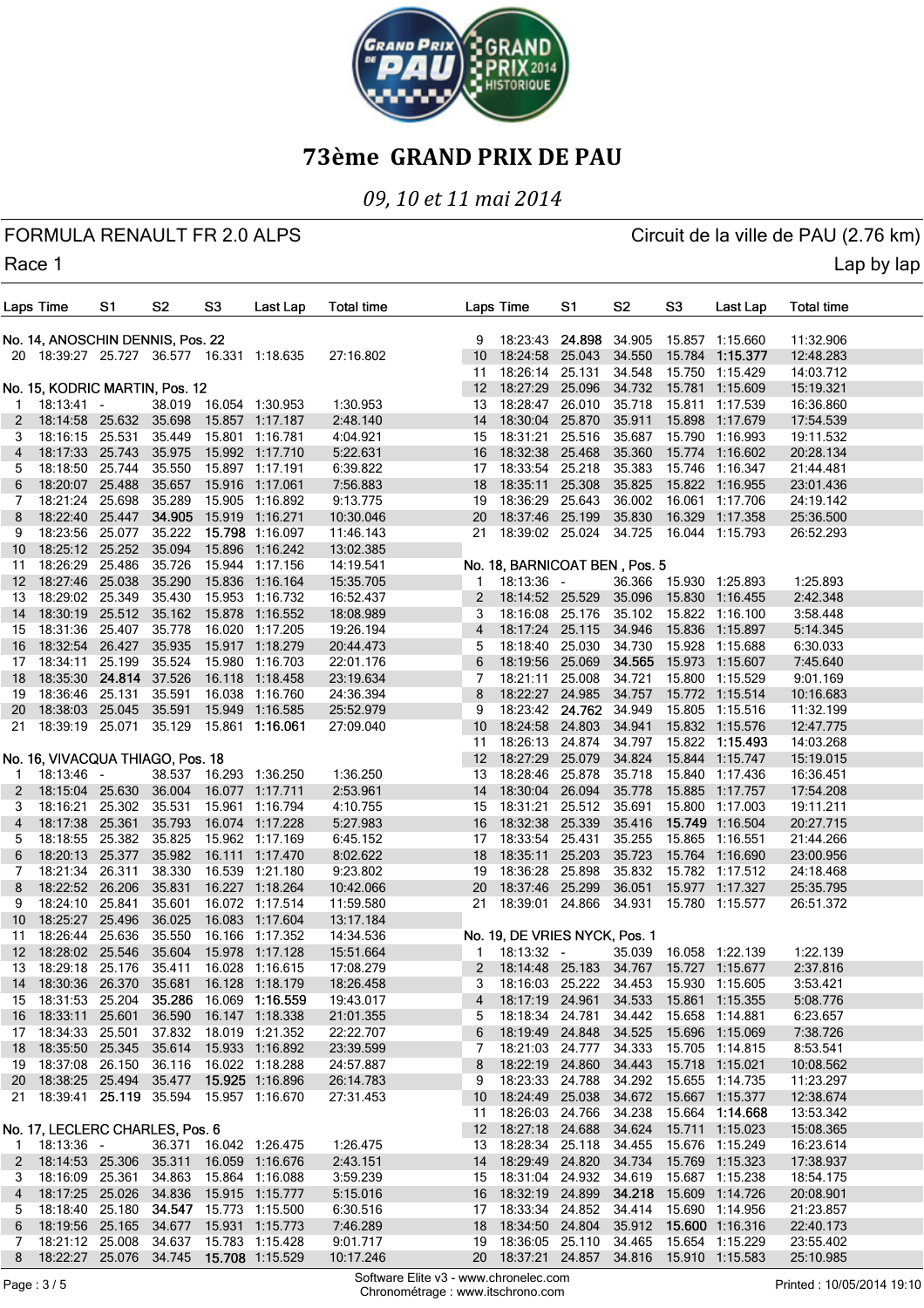

# *09, 10 et 11 mai 2014*

FORMULA RENAULT FR 2.0 ALPS CIRCUIT AND RESERVE CIRCUIT OF A CIRCUIT CHANGE OF A CIRCUIT OF A LOT OF A LOT OF A

Race 1 Lap by lap and the contract of the contract of the contract of the contract of the contract of the contract of the contract of the contract of the contract of the contract of the contract of the contract of the cont

|                 | Laps Time                                      | S1            | S2               | S3     | Last Lap                                                                         | <b>Total time</b>        |                  | Laps Time                                                              | S1     | S2               | S3     | Last Lap                           | Total time             |  |
|-----------------|------------------------------------------------|---------------|------------------|--------|----------------------------------------------------------------------------------|--------------------------|------------------|------------------------------------------------------------------------|--------|------------------|--------|------------------------------------|------------------------|--|
|                 | No. 19, DE VRIES NYCK, Pos. 1                  |               |                  |        |                                                                                  |                          |                  | 12 18:27:43 25.023                                                     |        | 35.114           |        | 16.026 1:16.163                    |                        |  |
|                 | 17 18:33:34 24.852 34.414                      |               |                  |        | 15.690 1:14.956                                                                  | 21:23.857                | 13               | 18:28:59                                                               | 25.028 | 35.081           |        | 16.054 1:16.163                    | 15:32.854<br>16:49.017 |  |
|                 | 18 18:34:50 24.804                             |               | 35.912           |        | 15.600 1:16.316                                                                  | 22:40.173                | 14               | 18:30:16 25.705                                                        |        | 35.364           |        | 15.941 1:17.010                    | 18:06.027              |  |
| 19              | 18:36:05 25.110 34.465                         |               |                  |        | 15.654 1:15.229                                                                  | 23:55.402                | 15               | 18:31:32 25.175                                                        |        | 35.100           |        | 15.972 1:16.247                    | 19:22.274              |  |
| 20              | 18:37:21 24.857                                |               | 34.816           |        | 15.910 1:15.583                                                                  | 25:10.985                | 16               | 18:32:49 25.130                                                        |        | 35.253           |        | 16.009 1:16.392                    | 20:38.666              |  |
| 21              | 18:38:36 24.641 34.696                         |               |                  |        | 16.122 1:15.459                                                                  | 26:26.444                | 17               | 18:34:05                                                               | 25.150 | 35.373           |        | 16.112 1:16.635                    | 21:55.301              |  |
|                 |                                                |               |                  |        |                                                                                  |                          | 18               | 18:35:23 25.027                                                        |        | 36.879           |        | 16.031 1:17.937                    | 23:13.238              |  |
|                 | No. 21, PAZ PATRIC ARMAND PHILO, Pos. 24       |               |                  |        |                                                                                  |                          | 19               | 18:36:40 25.230                                                        |        | 35.191           |        | 16.026 1:16.447                    | 24:29.685              |  |
| -1              | $18:13:38 -$                                   |               |                  |        | 37.265  16.003  1:28.139                                                         | 1:28.139                 | 20               | 18:37:56 25.059                                                        |        | 35.132           |        | 15.920 1:16.111                    | 25:45.796              |  |
| 2               | 18:14:55 25.802                                |               | 35.574           |        | 15.855 1:17.231                                                                  | 2:45.370                 | 21               | 18:39:12 25.034                                                        |        | 34.948           |        | 15.997 1:15.979                    | 27:01.775              |  |
| 3               | 18:16:13 25.566                                |               | 35.960           |        | 16.159 1:17.685                                                                  | 4:03.055                 |                  |                                                                        |        |                  |        |                                    |                        |  |
| 4               | 18:17:30 26.276                                |               | 35.192           |        | 15.908 1:17.376                                                                  | 5:20.431                 |                  | No. 28, EVSTIGNEEV SEMEN, Pos. 16                                      |        |                  |        |                                    |                        |  |
| 5               | 18:18:47 25.719                                |               | 35.106           |        | 15.984 1:16.809                                                                  | 6:37.240                 | 1.               | $18:13:45 -$                                                           |        |                  |        | 38.319 16.538 1:35.186             | 1:35.186               |  |
| 6               | 18:20:04 25.186                                |               | 35.062           |        | 16.077 1:16.325                                                                  | 7:53.565                 | 2                | 18:15:03 25.400                                                        |        | 35.886           |        | 16.190 1:17.476                    | 2:52.662               |  |
| 7<br>8          | 18:21:20 25.306<br>18:22:36 25.400             |               | 34.819<br>34.816 |        | 15.982 1:16.107<br>15.955 1:16.171                                               | 9:09.672<br>10:25.843    | 3<br>4           | 18:16:20 25.107<br>18:17:36 25.232                                     |        | 35.947<br>35.583 |        | 15.921 1:16.975<br>15.962 1:16.777 | 4:09.637<br>5:26.414   |  |
| 9               | 18:23:52 25.236                                |               | 35.013           |        | 15.884 1:16.133                                                                  | 11:41.976                | 5                | 18:18:54 25.599                                                        |        | 35.842           |        | 15.985 1:17.426                    | 6:43.840               |  |
| 10              | 18:25:08 25.226                                |               | 35.009           |        | 15.945 1:16.180                                                                  | 12:58.156                | 6                | 18:20:11                                                               | 25.494 | 36.342           |        | 15.849 1:17.685                    | 8:01.525               |  |
| 11              | 18:26:25 25.463                                |               | 34.974           |        | 16.145 1:16.582                                                                  | 14:14.738                | 7                | 18:21:29                                                               | 25.571 | 36.448           |        | 15.927 1:17.946                    | 9:19.471               |  |
| 12 <sup>2</sup> | 18:27:41                                       | 25.114 35.147 |                  |        | 15.883 1:16.144                                                                  | 15:30.882                | 8                | 18:22:47 25.308                                                        |        | 36.279           |        | 16.112 1:17.699                    | 10:37.170              |  |
| 13              | 18:28:57 25.326                                |               | 34.962           |        | 15.994 1:16.282                                                                  | 16:47.164                | 9                | 18:24:04                                                               | 25.377 | 35.722           |        | 16.024 1:17.123                    | 11:54.293              |  |
| $14 -$          |                                                | 28.895 -      |                  |        | $\overline{\phantom{a}}$                                                         | $\overline{\phantom{a}}$ | 10               | 18:25:21                                                               | 25.231 | 35.435           |        | 15.978 1:16.644                    | 13:10.937              |  |
|                 |                                                |               |                  |        |                                                                                  |                          | 11               | 18:26:37 24.975                                                        |        | 35.386           |        | 15.803 1:16.164                    | 14:27.101              |  |
|                 | No. 25, ISAAKYAN MATEVOS, Pos. 2               |               |                  |        |                                                                                  |                          | 12 <sup>12</sup> | 18:27:54 25.276                                                        |        | 35.795           |        | 16.036 1:17.107                    | 15:44.208              |  |
| -1              | $18:13:33 -$                                   |               | 35.189           |        | 15.947 1:23.115                                                                  | 1:23.115                 | 13               | 18:29:11                                                               | 25.059 | 35.379           |        | 15.947 1:16.385                    | 17:00.593              |  |
| 2               | 18:14:49 25.381                                |               | 34.845           |        | 15.785 1:16.011                                                                  | 2:39.126                 | 14               | 18:30:27                                                               | 25.057 | 35.619           |        | 16.054 1:16.730                    | 18:17.323              |  |
| 3               | 18:16:04 24.952                                |               | 34.673           |        | 15.761 1:15.386                                                                  | 3:54.512                 | 15               | 18:31:44 25.152                                                        |        | 35.223           |        | 16.102 1:16.477                    | 19:33.800              |  |
| 4               | 18:17:20 24.917                                |               | 34.467           |        | 15.887 1:15.271                                                                  | 5:09.783                 | 16               | 18:33:00                                                               | 25.004 | 35.432           | 16.055 | 1:16.491                           | 20:50.291              |  |
| 5               | 18:18:35 24.925                                |               | 34.365           |        | 15.620 1:14.910                                                                  | 6:24.693                 | 17               | 18:34:31                                                               | 25.300 | 35.603           |        | 29.864 1:30.767                    | 22:21.058              |  |
| 6               | 18:19:50 25.292                                |               | 34.546           |        | 15.773 1:15.611                                                                  | 7:40.304                 | 18               | 18:35:48                                                               | 25.789 | 35.598           |        | 16.097 1:17.484                    | 23:38.542              |  |
| 7               | 18:21:05 24.693 34.692                         |               |                  |        | 15.750 1:15.135                                                                  | 8:55.439                 |                  | 19 18:37:05 25.035                                                     |        | 35.339           |        | 16.056 1:16.430                    | 24:54.972              |  |
| 8               | 18:22:21                                       | 24.826        | 34.707           | 15.731 | 1:15.264                                                                         | 10:10.703                | 20               | 18:38:22 25.198                                                        |        | 35.848           |        | 16.160 1:17.206                    | 26:12.178              |  |
| 9               | 18:23:35 24.792                                |               | 34.300           |        | 15.688 1:14.780                                                                  | 11:25.483                | 21               | 18:39:38 24.869 35.418                                                 |        |                  |        | 15.885 1:16.172                    | 27:28.350              |  |
| 10<br>11        | 18:24:51<br>18:26:06 24.971                    | 25.334        | 34.687<br>34.433 |        | 15.745 1:15.766<br>15.693 1:15.097                                               | 12:41.249<br>13:56.346   |                  | No. 29, NANDY AKASH, Pos. 7                                            |        |                  |        |                                    |                        |  |
| 12              | 18:27:22 24.896                                |               | 34.880           |        | 15.753 1:15.529                                                                  | 15:11.875                | $\mathbf{1}$     | 18:13:39 -                                                             |        | 37.451           |        | 16.163 1:28.764                    | 1:28.764               |  |
| 13              | 18:28:37 24.929                                |               | 34.500           |        | 15.692 1:15.121                                                                  | 16:26.996                | 2                | 18:14:56 25.432                                                        |        | 35.671           |        | 15.979 1:17.082                    | 2:45.846               |  |
| 14              | 18:29:52 24.785                                |               | 34.656           |        | 15.540 1:14.981                                                                  | 17:41.977                | 3                | 18:16:13 25.292                                                        |        | 35.971           |        | 16.107 1:17.370                    | 4:03.216               |  |
| 15              | 18:31:07 24.814                                |               | 34.609           |        | 15.727 1:15.150                                                                  | 18:57.127                | 4                | 18:17:29                                                               | 25.303 | 34.636           |        | 16.044 1:15.983                    | 5:19.199               |  |
| 16              | 18:32:22 24.757 34.629                         |               |                  |        | 15.653 1:15.039                                                                  | 20:12.166                | 5                | 18:18:45 25.349 34.796                                                 |        |                  |        | 16.003 1:16.148                    | 6:35.347               |  |
| $1/\sqrt{2}$    | 18:33:37 24.941 34.222 15.705 1:14.868         |               |                  |        |                                                                                  | 21:27.034                | ь                | 18:20:01 25.060 34.984                                                 |        |                  |        | 15.884 1:15.928                    | 7:51.275               |  |
|                 | 18 18:34:53 24.776 36.037 15.720 1:16.533      |               |                  |        |                                                                                  | 22:43.567                | 7                | 18:21:17 25.209                                                        |        | 34.966           |        | 15.926 1:16.101                    | 9:07.376               |  |
|                 | 19  18:36:09  24.734  34.632  15.825  1:15.191 |               |                  |        |                                                                                  | 23:58.758                | 8                | 18:22:34 25.901                                                        |        | 35.257           |        | 15.927 1:17.085                    | 10:24.461              |  |
|                 | 20 18:37:24 24.751 34.598 15.984 1:15.333      |               |                  |        |                                                                                  | 25:14.091                | 9                | 18:23:51 25.134                                                        |        | 35.224           |        | 15.984 1:16.342                    | 11:40.803              |  |
|                 | 21 18:38:40 24.905 35.589 15.832 1:16.326      |               |                  |        |                                                                                  | 26:30.417                |                  | 10 18:25:07 25.219                                                     |        | 34.784           |        | 15.800 1:15.803                    | 12:56.606              |  |
|                 |                                                |               |                  |        |                                                                                  |                          |                  | 11 18:26:23 25.356                                                     |        | 35.108           |        | 15.849 1:16.313                    | 14:12.919              |  |
|                 | No. 27, CAPITANIO DARIO, Pos. 10               |               |                  |        |                                                                                  |                          |                  | 12 18:27:39 25.119                                                     |        | 35.029           |        | 15.902 1:16.050                    | 15:28.969              |  |
| 1               | $18:13:40 -$                                   |               |                  |        | 37.898  16.200  1:30.408                                                         | 1:30.408                 |                  | 13 18:28:55 24.978                                                     |        |                  |        | 34.966 15.899 1:15.843             | 16:44.812              |  |
|                 | 2 18:14:58 25.520 35.579 16.115 1:17.214       |               |                  |        |                                                                                  | 2:47.622                 |                  | 14 18:30:10 25.066                                                     |        | 34.726           |        | 15.759 1:15.551                    | 18:00.363              |  |
| 3               | 18:16:14 25.403 35.420 16.122 1:16.945         |               |                  |        |                                                                                  | 4:04.567                 |                  | 15 18:31:27 25.465 35.043                                              |        |                  |        | 15.895 1:16.403                    | 19:16.766              |  |
| 4               | 18:17:32 25.519 35.785 16.035 1:17.339         |               |                  |        |                                                                                  | 5:21.906                 |                  | 16 18:32:43 24.956 35.220                                              |        |                  |        | 15.899 1:16.075                    | 20:32.841              |  |
| 5               |                                                |               |                  |        | 18:18:49 25:367 35.470 16.081 1:16.918                                           | 6:38.824                 |                  | 17 18:33:59 25.175 35.122 15.821 1:16.118                              |        |                  |        |                                    | 21:48.959              |  |
| 6               | 18:20:06 25.706 35.258 15.986 1:16.950         |               |                  |        |                                                                                  | 7:55.774                 |                  | 18 18:35:15 25.355                                                     |        | 35.266           |        | 15.765 1:16.386<br>15.709 1:15.891 | 23:05.345              |  |
| 7<br>8          |                                                |               |                  |        | 18:21:22 25.452 35.173 15.994 1:16.619<br>18:22:39 25.198 35.012 15.983 1:16.193 | 9:12.393<br>10:28.586    |                  | 19 18:36:31 25.293 34.889<br>20 18:37:47 25.176 34.844 15.791 1:15.811 |        |                  |        |                                    | 24:21.236<br>25:37.047 |  |
| 9               |                                                |               |                  |        | 18:23:55 25.141 34.905 16.002 1:16.048                                           | 11:44.634                |                  | 21 18:39:03 25.047 35.050 15.755 1:15.852                              |        |                  |        |                                    | 26:52.899              |  |
|                 | 10 18:25:11 25.276 34.930 15.979 1:16.185      |               |                  |        |                                                                                  | 13:00.819                |                  |                                                                        |        |                  |        |                                    |                        |  |

11 18:26:27 25.067 34.941 15.864 1:15.872 14:16.691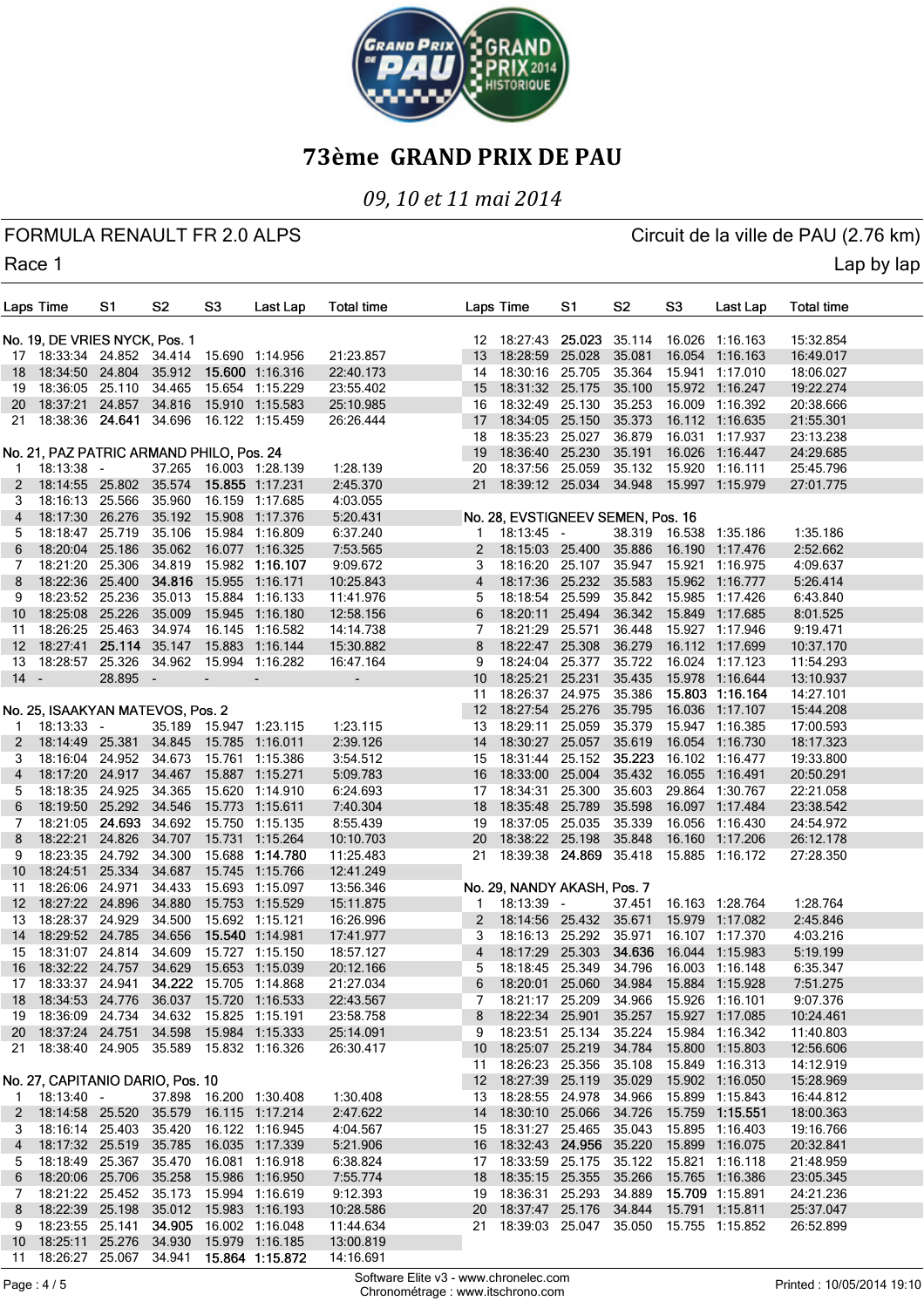

### *09, 10 et 11 mai 2014*

FORMULA RENAULT FR 2.0 ALPS CIRCUIT AND RESERVE CIRCUIT OF A CIRCUIT CHANGE OF A CIRCUIT OF A LOT OF A LOT OF A

Race 1 Lap by lap and the contract of the contract of the contract of the contract of the contract of the contract of the contract of the contract of the contract of the contract of the contract of the contract of the cont

|              | Laps Time                                 | S1 | S <sub>2</sub> | S3 | Last Lap                                       | <b>Total time</b> |                  | Laps Time                         | S1     | S <sub>2</sub> | S <sub>3</sub> | Last Lap                               | <b>Total time</b> |  |
|--------------|-------------------------------------------|----|----------------|----|------------------------------------------------|-------------------|------------------|-----------------------------------|--------|----------------|----------------|----------------------------------------|-------------------|--|
|              | No. 29, NANDY AKASH, Pos. 7               |    |                |    |                                                |                   | 8                | 18:22:53 26.588                   |        | 35.677         |                | 16.014 1:18.279                        | 10:42.703         |  |
|              | 20 18:37:47 25.176 34.844                 |    |                |    | 15.791 1:15.811                                | 25:37.047         | 9                | 18:24:11                          | 26.553 | 35.939         |                | 16.119 1:18.611                        | 12:01.314         |  |
|              |                                           |    |                |    | 21 18:39:03 25.047 35.050 15.755 1:15.852      | 26:52.899         | 10               | 18:25:28 25.296                   |        | 35.670         |                | 16.013 1:16.979                        | 13:18.293         |  |
|              |                                           |    |                |    |                                                |                   | 11               | 18:26:46 26.196                   |        | 35.517         |                | 16.008 1:17.721                        | 14:36.014         |  |
|              | No. 32, ROVERA ALESSIO, Pos. 17           |    |                |    |                                                |                   |                  | 12 18:28:03 25.272                |        | 35.918         |                | 15.888 1:17.078                        | 15:53.092         |  |
| $\mathbf{1}$ | $18:13:34 -$                              |    | 35.529         |    | 16.082 1:23.950                                | 1:23.950          | 13               | 18:29:20 25.300                   |        | 35.549         |                | 15.927 1:16.776                        | 17:09.868         |  |
| 2            | 18:14:50 25.120 35.016                    |    |                |    | 15.872 1:16.008                                | 2:39.958          | 14               | 18:30:37 25.563                   |        | 35.902         |                | 15.833 1:17.298                        | 18:27.166         |  |
| З            | 18:16:06 25.077 34.906                    |    |                |    | 15.745 1:15.728                                | 3:55.686          | 15 <sup>15</sup> | 18:31:54 25.383                   |        | 35.493         |                | 16.172 1:17.048                        | 19:44.214         |  |
| 4            | 18:17:21 24.756 34.564                    |    |                |    | 15.772 1:15.092                                | 5:10.778          | 16               | 18:33:12 25.356                   |        | 36.864         |                | 15.915 1:18.135                        | 21:02.349         |  |
| 5            | 18:19:03 50.319                           |    | 35.339         |    | 16.196 1:41.854                                | 6:52.632          | 17 <sup>2</sup>  | 18:34:34 25.621                   |        | 38.281         |                | 17.846 1:21.748                        | 22:24.097         |  |
| 6            | 18:20:18 24.910                           |    | 34.959         |    | 15.708 1:15.577                                | 8:08.209          |                  | 18 18:35:51 25.422                |        | 35.538         |                | 15.785 1:16.745                        | 23:40.842         |  |
| 7            | 18:21:35 25.006                           |    | 35.246         |    | 16.221 1:16.473                                | 9:24.682          |                  | 19 18:37:08 25.418                |        | 35.974         |                | 16.247 1:17.639                        | 24:58.481         |  |
| 8            | 18:22:53 26.658                           |    | 35.679         |    | 15.987 1:18.324                                | 10:43.006         |                  | 20 18:38:25 25.193                |        | 35.872         |                | 15.926 1:16.991                        | 26:15.472         |  |
| 9            | 18:24:10 25.647 35.657                    |    |                |    | 15.861 1:17.165                                | 12:00.171         | 21               |                                   |        |                |                | 18:39:43 25.140 35.656 16.472 1:17.268 | 27:32.740         |  |
| 10           | 18:25:28 25.979                           |    | 35.618         |    | 15.976 1:17.573                                | 13:17.744         |                  |                                   |        |                |                |                                        |                   |  |
| 11           | 18:26:45 25.439                           |    | 35.612         |    | 15.879 1:16.930                                | 14:34.674         |                  | No. 73, PECCENINI PIETRO, Pos. 21 |        |                |                |                                        |                   |  |
| 12           | 18:28:02 25.490                           |    | 35.874         |    | 16.074 1:17.438                                | 15:52.112         | 1                | 18:13:50 -                        |        |                |                | 40.692 16.702 1:39.990                 | 1:39.990          |  |
| 13           | 18:29:18 25.389                           |    | 35.119         |    | 15.916 1:16.424                                | 17:08.536         | 2                | 18:15:10 26.470                   |        | 36.824         |                | 16.558 1:19.852                        | 2:59.842          |  |
| 14           | 18:30:34 25.542 34.716                    |    |                |    | 15.694 1:15.952                                | 18:24.488         | 3                | 18:16:28 25.547                   |        | 36.503         |                | 16.381 1:18.431                        | 4:18.273          |  |
| 15           | 18:31:50 25.035                           |    | 34.504         |    | 15.816 1:15.355                                | 19:39.843         | $\overline{4}$   | 18:17:47 25.606                   |        | 36.222         |                | 16.608 1:18.436                        | 5:36.709          |  |
| 16           | 18:33:11 27.185                           |    | 38.612         |    | 15.849 1:21.646                                | 21:01.489         | 5                | 18:19:06                          | 25.852 | 36.163         |                | 16.939 1:18.954                        | 6:55.663          |  |
| 17           | 18:34:33 25.674                           |    | 37.846         |    | 17.880 1:21.400                                | 22:22.889         | 6                | 18:20:24 25.484                   |        | 36.004         |                | 16.597 1:18.085                        | 8:13.748          |  |
| 18           | 18:35:50 25.468                           |    | 35.663         |    | 15.786 1:16.917                                | 23:39.806         | 7                | 18:21:42 25.665                   |        | 36.413         |                | 16.381 1:18.459                        | 9:32.207          |  |
| 19           | 18:37:06 25.521                           |    | 34.598         |    | 15.781 1:15.900                                | 24:55.706         | 8                | 18:23:00 25.449                   |        | 36.448         |                | 16.386 1:18.283                        | 10:50.490         |  |
|              | 20 18:38:22 24.922 35.572                 |    |                |    | 16.004 1:16.498                                | 26:12.204         | 9                | 18:24:18 25.495                   |        | 36.088         |                | 16.402 1:17.985                        | 12:08.475         |  |
| 21           | 18:39:39 25.285 35.158                    |    |                |    | 15.990 1:16.433                                | 27:28.637         | 10 <sup>°</sup>  | 18:25:37 25.475                   |        | 36.349         |                | 16.435 1:18.259                        | 13:26.734         |  |
|              |                                           |    |                |    |                                                |                   | 11               | 18:26:55 25.518                   |        | 36.183         |                | 16.392 1:18.093                        | 14:44.827         |  |
|              | No. 42, PRONENKO DANYLO, Pos. 20          |    |                |    |                                                |                   | 12 <sup>12</sup> | 18:28:13 25.269                   |        | 36.073         |                | 16.427 1:17.769                        | 16:02.596         |  |
| 1            | $18:13:47 -$                              |    |                |    | 38.863 16.527 1:37.178                         | 1:37.178          | 13               | 18:29:30 25.506                   |        | 35.871         |                | 16.358 1:17.735                        | 17:20.331         |  |
| 2            | 18:15:04 25.505                           |    | 35.597         |    | 16.182 1:17.284                                | 2:54.462          | 14               | 18:30:48 25.331                   |        | 36.120         |                | 16.344 1:17.795                        | 18:38.126         |  |
| 3            | 18:16:21 25.453                           |    | 35.323         |    | 16.128 1:16.904                                | 4:11.366          | 15               | 18:32:06 25.935                   |        | 35.968         |                | 16.339 1:18.242                        | 19:56.368         |  |
| 4            | 18:17:40 25.308                           |    | 35.694         |    | 17.454 1:18.456                                | 5:29.822          | 16               | 18:33:24 25.593                   |        | 36.107         |                | 16.417 1:18.117                        | 21:14.485         |  |
| 5            | 18:18:57 25.606                           |    | 35.224         |    | 16.008 1:16.838                                | 6:46.660          | 17               | 18:34:44 25.574                   |        | 37.890         |                | 16.522 1:19.986                        | 22:34.471         |  |
| 6            | 18:20:13 25.195                           |    | 35.320         |    | 16.015 1:16.530                                | 8:03.190          |                  | 18 18:36:03 25.621                |        | 36.397         |                | 16.190 1:18.208                        | 23:52.679         |  |
| 7            | 18:21:34 25.878                           |    | 38.625         |    | 16.545 1:21.048                                | 9:24.238          |                  | 19 18:37:22 25.159                |        | 36.236         |                | 18.075 1:19.470                        | 25:12.149         |  |
| 8            | 18:22:52 26.475                           |    | 35.495         |    | 16.298 1:18.268                                | 10:42.506         |                  | 20 18:38:43 25.889                |        | 38.377         |                | 17.071 1:21.337                        | 26:33.486         |  |
| 9            | 18:24:10 25.845                           |    | 35.678         |    | 16.073 1:17.596                                | 12:00.102         |                  |                                   |        |                |                |                                        |                   |  |
| 10           | 18:25:28 25.684                           |    | 35.606         |    | 16.403 1:17.693                                | 13:17.795         |                  |                                   |        |                |                |                                        |                   |  |
| 11           | 18:26:45 26.234                           |    | 35.430         |    | 15.974 1:17.638                                | 14:35.433         |                  |                                   |        |                |                |                                        |                   |  |
|              | 12 18:28:03 25.367 35.753                 |    |                |    | 16.114 1:17.234                                | 15:52.667         |                  |                                   |        |                |                |                                        |                   |  |
|              | 13 18:29:19 25.286 35.432                 |    |                |    | 16.025 1:16.743                                | 17:09.410         |                  |                                   |        |                |                |                                        |                   |  |
|              |                                           |    |                |    | 14 18:30:37 25.499 35.892 16.125 1:17.516      | 18:26.926         |                  |                                   |        |                |                |                                        |                   |  |
|              | 15 18:31:54 25.145 35.486                 |    |                |    | 16.044 1:16.675                                | 19:43.601         |                  |                                   |        |                |                |                                        |                   |  |
|              | 16 18:33:12 25.327 37.142 16.082 1:18.551 |    |                |    |                                                | 21:02.152         |                  |                                   |        |                |                |                                        |                   |  |
|              |                                           |    |                |    | 17 18:34:34 25.400 38.142 17.925 1:21.467      | 22:23.619         |                  |                                   |        |                |                |                                        |                   |  |
|              | 18 18:35:51 25.429 35.505                 |    |                |    | 16.278 1:17.212                                | 23:40.831         |                  |                                   |        |                |                |                                        |                   |  |
|              |                                           |    |                |    | 19  18:37:09  26.081  36.116  16.199  1:18.396 | 24:59.227         |                  |                                   |        |                |                |                                        |                   |  |
|              |                                           |    |                |    | 20 18:38:27 25.035 36.307 16.173 1:17.515      | 26:16.742         |                  |                                   |        |                |                |                                        |                   |  |
|              |                                           |    |                |    | 21 18:39:44 25.358 35.852 16.224 1:17.434      | 27:34.176         |                  |                                   |        |                |                |                                        |                   |  |
|              | No. 63, GONFIANTINI MATTEO, Pos. 19       |    |                |    |                                                |                   |                  |                                   |        |                |                |                                        |                   |  |
| $\mathbf{1}$ | 18:13:49 -                                |    |                |    | 39.263  16.301  1:38.828                       | 1:38.828          |                  |                                   |        |                |                |                                        |                   |  |
| 2            |                                           |    |                |    | 18:15:06 25.435 35.304 16.139 1:16.878         | 2:55.706          |                  |                                   |        |                |                |                                        |                   |  |
| 3            |                                           |    |                |    | 18:16:22 25.313 35.292 16.228 1:16.833         | 4:12.539          |                  |                                   |        |                |                |                                        |                   |  |
| 4            |                                           |    |                |    | 18:17:40 25.214 35.210 16.996 1:17.420         | 5:29.959          |                  |                                   |        |                |                |                                        |                   |  |
| $\mathbf b$  |                                           |    |                |    | 18:18:57  25.946  35.438  15.924  1:17.308     | 6:47.267          |                  |                                   |        |                |                |                                        |                   |  |
| 6            |                                           |    |                |    | 18:20:14 25.269 35.422 16.008 1:16.699         | 8:03.966          |                  |                                   |        |                |                |                                        |                   |  |
| 7            |                                           |    |                |    | 18:21:34 25.829 38.356 16.273 1:20.458         | 9:24.424          |                  |                                   |        |                |                |                                        |                   |  |